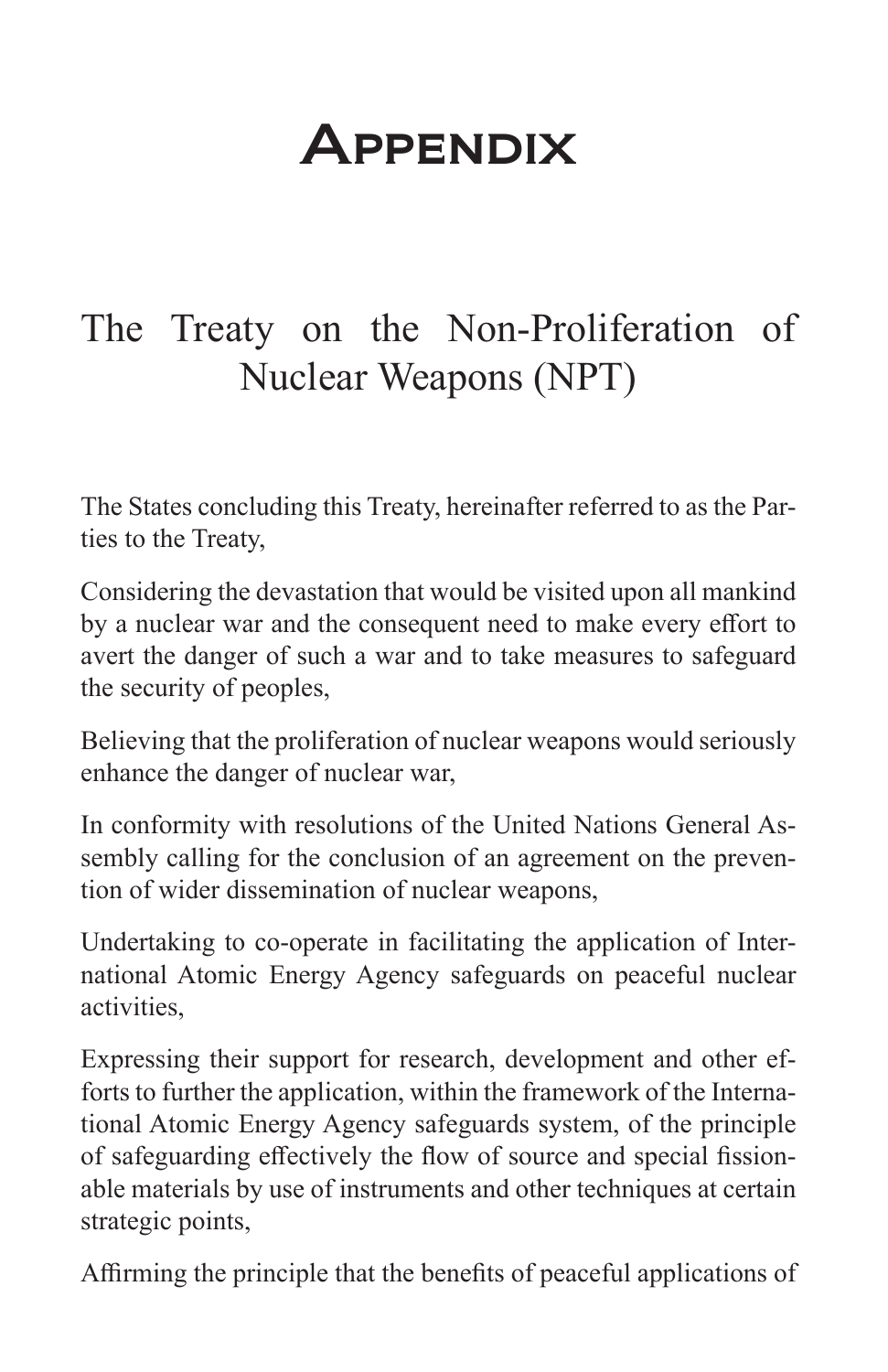nuclear technology, including any technological by-products which may be derived by nuclear-weapon States from the development of nuclear explosive devices, should be available for peaceful purposes to all Parties to the Treaty, whether nuclear-weapon or nonnuclear-weapon States,

Convinced that, in furtherance of this principle, all Parties to the Treaty are entitled to participate in the fullest possible exchange of scientific information for, and to contribute alone or in co-operation with other States to, the further development of the applications of atomic energy for peaceful purposes,

Declaring their intention to achieve at the earliest possible date the cessation of the nuclear arms race and to undertake effective measures in the direction of nuclear disarmament,

Urging the co-operation of all States in the attainment of this objective,

Recalling the determination expressed by the Parties to the 1963 Treaty banning nuclear weapons tests in the atmosphere, in outer space and under water in its Preamble to seek to achieve the discontinuance of all test explosions of nuclear weapons for all time and to continue negotiations to this end,

Desiring to further the easing of international tension and the strengthening of trust between States in order to facilitate the cessation of the manufacture of nuclear weapons, the liquidation of all their existing stockpiles, and the elimination from national arsenals of nuclear weapons and the means of their delivery pursuant to a Treaty on general and complete disarmament under strict and effective international control,

Recalling that, in accordance with the Charter of the United Nations, States must refrain in their international relations from the threat or use of force against the territorial integrity or political independence of any State, or in any other manner inconsistent with the Purposes of the United Nations, and that the establishment and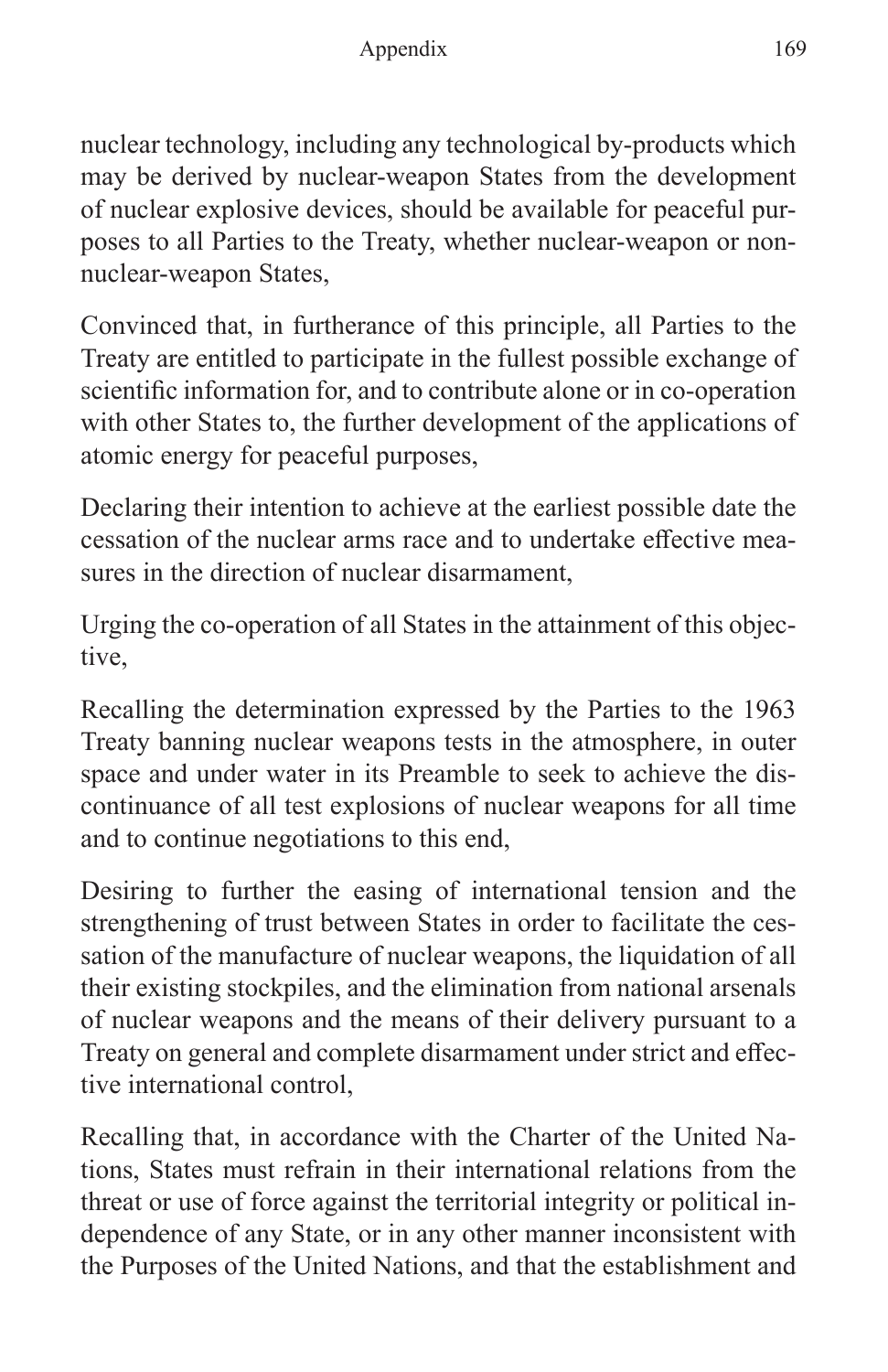maintenance of international peace and security are to be promoted with the least diversion for armaments of the world's human and economic resources,

Have agreed as follows:

#### Article I

Each nuclear-weapon State Party to the Treaty undertakes not to transfer to any recipient whatsoever nuclear weapons or other nuclear explosive devices or control over such weapons or explosive devices directly, or indirectly; and not in any way to assist, encourage, or induce any non-nuclear-weapon State to manufacture or otherwise acquire nuclear weapons or other nuclear explosive devices, or control over such weapons or explosive devices.

#### Article II

Each non-nuclear-weapon State Party to the Treaty undertakes not to receive the transfer from any transfer or whatsoever of nuclear weapons or other nuclear explosive devices or of control over such weapons or explosive devices directly, or indirectly; not to manufacture or otherwise acquire nuclear weapons or other nuclear explosive devices; and not to seek or receive any assistance in the manufacture of nuclear weapons or other nuclear explosive devices.

#### Article III

1. Each non-nuclear-weapon State Party to the Treaty undertakes to accept safeguards, as set forth in an agreement to be negotiated and concluded with the International Atomic Energy Agency in accordance with the Statute of the International Atomic Energy Agency and the Agency's safeguards system, for the exclusive purpose of verification of the fulfilment of its obligations assumed under this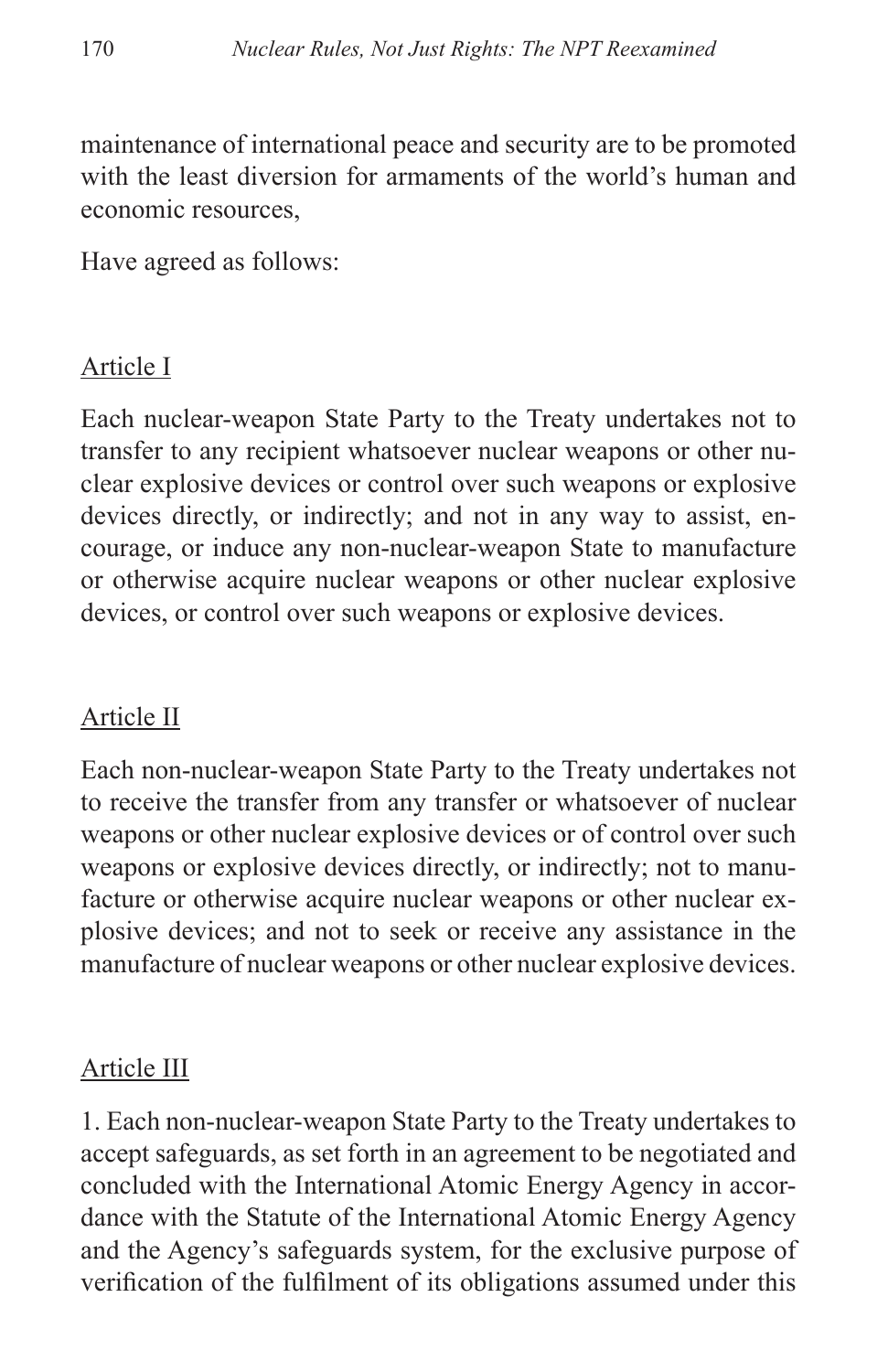Treaty with a view to preventing diversion of nuclear energy from peaceful uses to nuclear weapons or other nuclear explosive devices. Procedures for the safeguards required by this Article shall be followed with respect to source or special fissionable material whether it is being produced, processed or used in any principal nuclear facility or is outside any such facility. The safeguards required by this Article shall be applied on all source or special fissionable material in all peaceful nuclear activities within the territory of such State, under its jurisdiction, or carried out under its control anywhere.

2. Each State Party to the Treaty undertakes not to provide: (a) source or special fissionable material, or (b) equipment or material especially designed or prepared for the processing, use or production of special fissionable material, to any non-nuclear-weapon State for peaceful purposes, unless the source or special fissionable material shall be subject to the safeguards required by this Article.

3. The safeguards required by this Article shall be implemented in a manner designed to comply with Article IV of this Treaty, and to avoid hampering the economic or technological development of the Parties or international co-operation in the field of peaceful nuclear activities, including the international exchange of nuclear material and equipment for the processing, use or production of nuclear material for peaceful purposes in accordance with the provisions of this Article and the principle of safeguarding set forth in the Preamble of the Treaty.

4. Non-nuclear-weapon States Party to the Treaty shall conclude agreements with the International Atomic Energy Agency to meet the requirements of this Article either individually or together with other States in accordance with the Statute of the International Atomic Energy Agency. Negotiation of such agreements shall commence within 180 days from the original entry into force of this Treaty. For States depositing their instruments of ratification or accession after the 180-day period, negotiation of such agreements shall commence not later than the date of such deposit. Such agree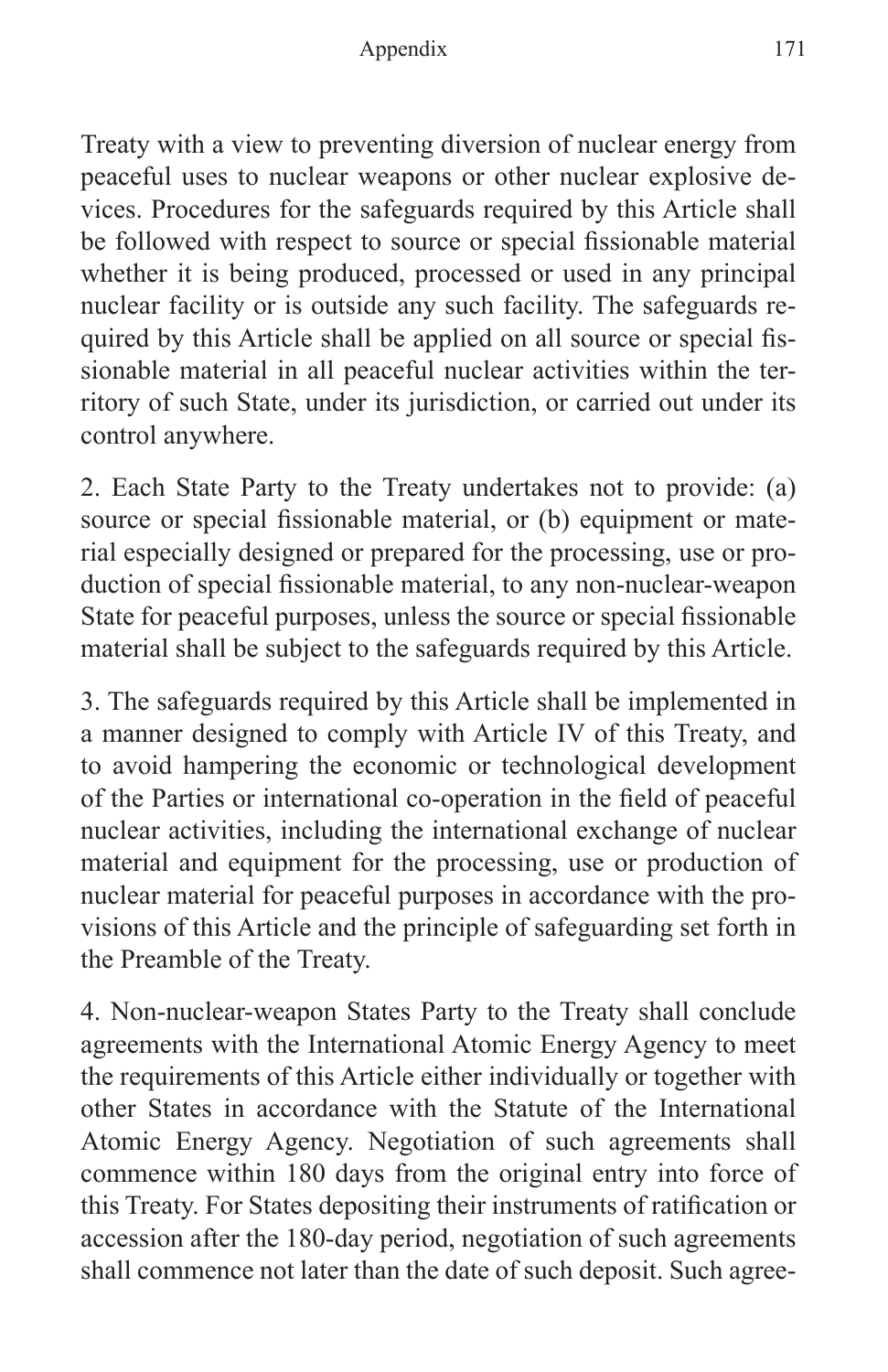ments shall enter into force not later than eighteen months after the date of initiation of negotiations.

#### Article IV

1. Nothing in this Treaty shall be interpreted as affecting the inalienable right of all the Parties to the Treaty to develop research, production and use of nuclear energy for peaceful purposes without discrimination and in conformity with Articles I and II of this Treaty.

2. All the Parties to the Treaty undertake to facilitate, and have the right to participate in, the fullest possible exchange of equipment, materials and scientific and technological information for the peaceful uses of nuclear energy. Parties to the Treaty in a position to do so shall also co-operate in contributing alone or together with other States or international organizations to the further development of the applications of nuclear energy for peaceful purposes, especially in the territories of non-nuclear-weapon States Party to the Treaty, with due consideration for the needs of the developing areas of the world.

#### Article V

Each Party to the Treaty undertakes to take appropriate measures to ensure that, in accordance with this Treaty, under appropriate international observation and through appropriate international procedures, potential benefits from any peaceful applications of nuclear explosions will be made available to non-nuclear-weapon States Party to the Treaty on a non-discriminatory basis and that the charge to such Parties for the explosive devices used will be as low as possible and exclude any charge for research and development. Non-nuclear-weapon States Party to the Treaty shall be able to obtain such benefits, pursuant to a special international agreement or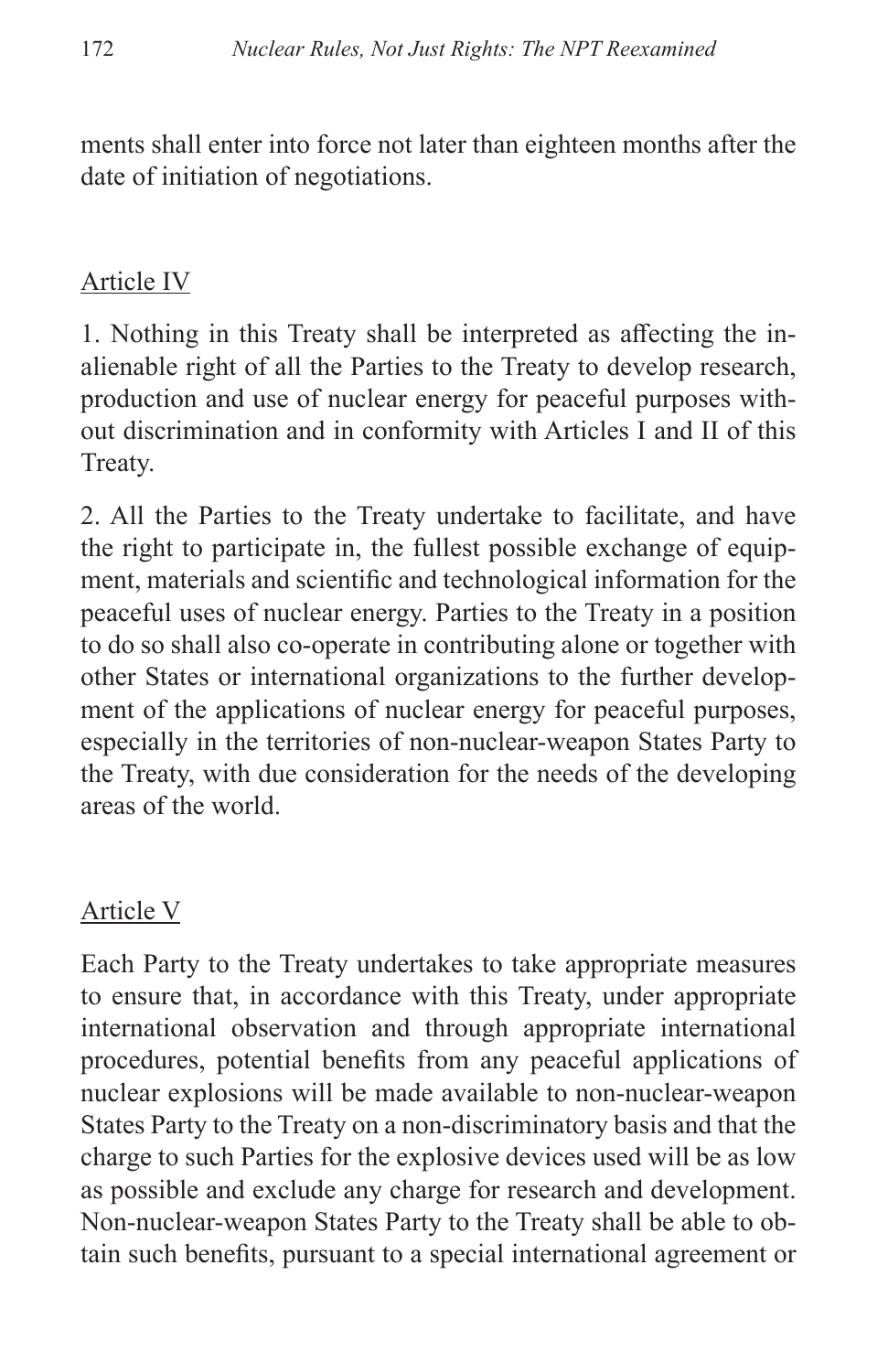agreements, through an appropriate international body with adequate representation of non-nuclear-weapon States. Negotiations on this subject shall commence as soon as possible after the Treaty enters into force. Non-nuclear-weapon States Party to the Treaty so desiring may also obtain such benefits pursuant to bilateral agreements.

#### Article VI

Each of the Parties to the Treaty undertakes to pursue negotiations in good faith on effective measures relating to cessation of the nuclear arms race at an early date and to nuclear disarmament, and on a treaty on general and complete disarmament under strict and effective international control

#### Article VII

Nothing in this Treaty affects the right of any group of States to conclude regional treaties in order to assure the total absence of nuclear weapons in their respective territories.

#### Article VIII

1. Any Party to the Treaty may propose amendments to this Treaty. The text of any proposed amendment shall be submitted to the Depositary Governments which shall circulate it to all Parties to the Treaty. Thereupon, if requested to do so by one-third or more of the Parties to the Treaty, the Depositary Governments shall convene a conference, to which they shall invite all the Parties to the Treaty, to consider such an amendment.

2. Any amendment to this Treaty must be approved by a majority of the votes of all the Parties to the Treaty, including the votes of all nuclear-weapon States Party to the Treaty and all other Parties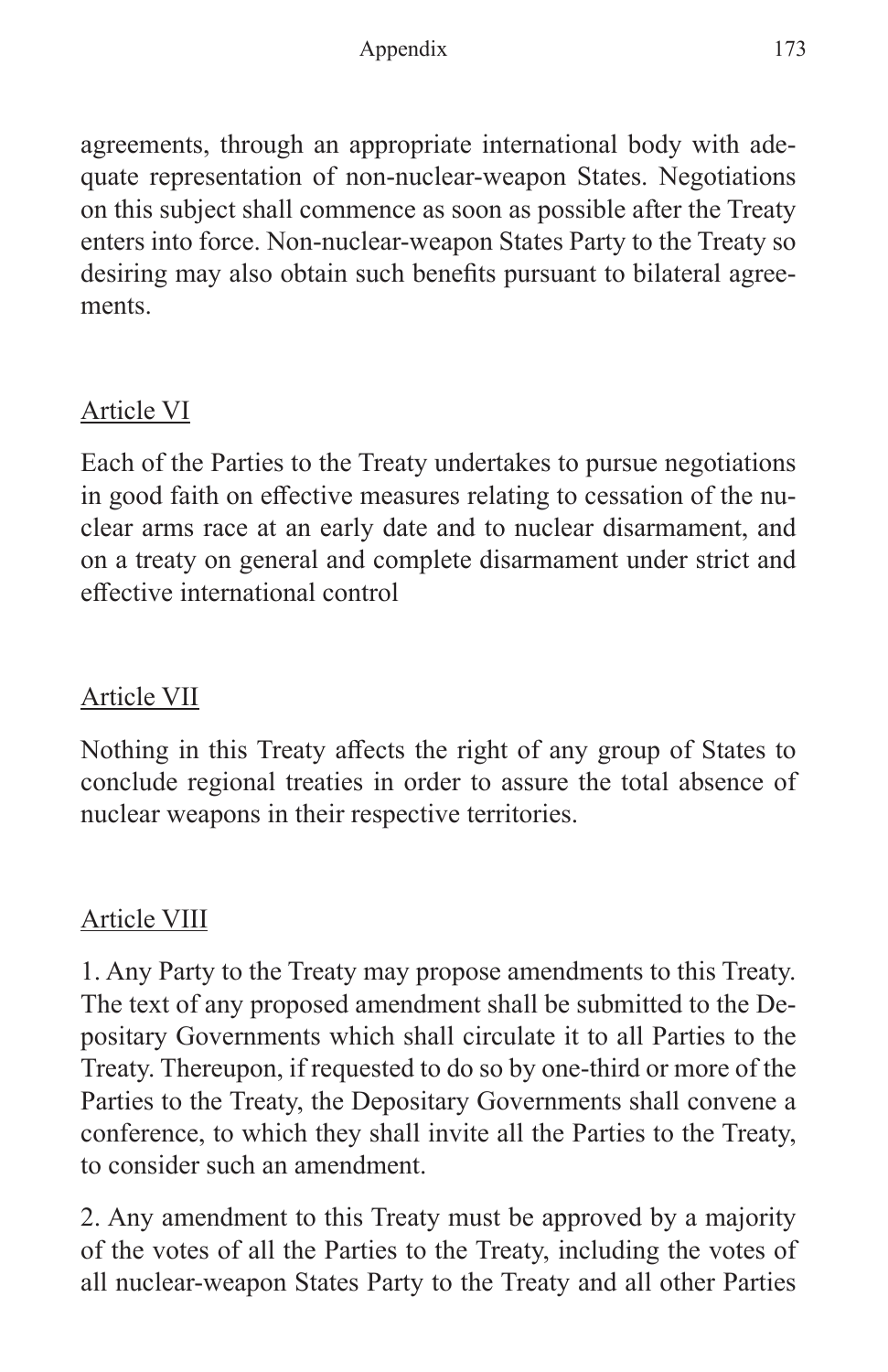which, on the date the amendment is circulated, are members of the Board of Governors of the International Atomic Energy Agency. The amendment shall enter into force for each Party that deposits its instrument of ratification of the amendment upon the deposit of such instruments of ratification by a majority of all the Parties, including the instruments of ratification of all nuclear-weapon States Party to the Treaty and all other Parties which, on the date the amendment is circulated, are members of the Board of Governors of the International Atomic Energy Agency. Thereafter, it shall enter into force for any other Party upon the deposit of its instrument of ratification of the amendment.

3. Five years after the entry into force of this Treaty, a conference of Parties to the Treaty shall be held in Geneva, Switzerland, in order to review the operation of this Treaty with a view to assuring that the purposes of the Preamble and the provisions of the Treaty are being realised. At intervals of five years thereafter, a majority of the Parties to the Treaty may obtain, by submitting a proposal to this effect to the Depositary Governments, the convening of further conferences with the same objective of reviewing the operation of the Treaty.

#### Article IX

1. This Treaty shall be open to all States for signature. Any State which does not sign the Treaty before its entry into force in accordance with paragraph 3 of this Article may accede to it at any time.

2. This Treaty shall be subject to ratification by signatory States. Instruments of ratification and instruments of accession shall be deposited with the Governments of the United Kingdom of Great Britain and Northern Ireland, the Union of Soviet Socialist Republics and the United States of America, which are hereby designated the Depositary Governments.

3. This Treaty shall enter into force after its ratification by the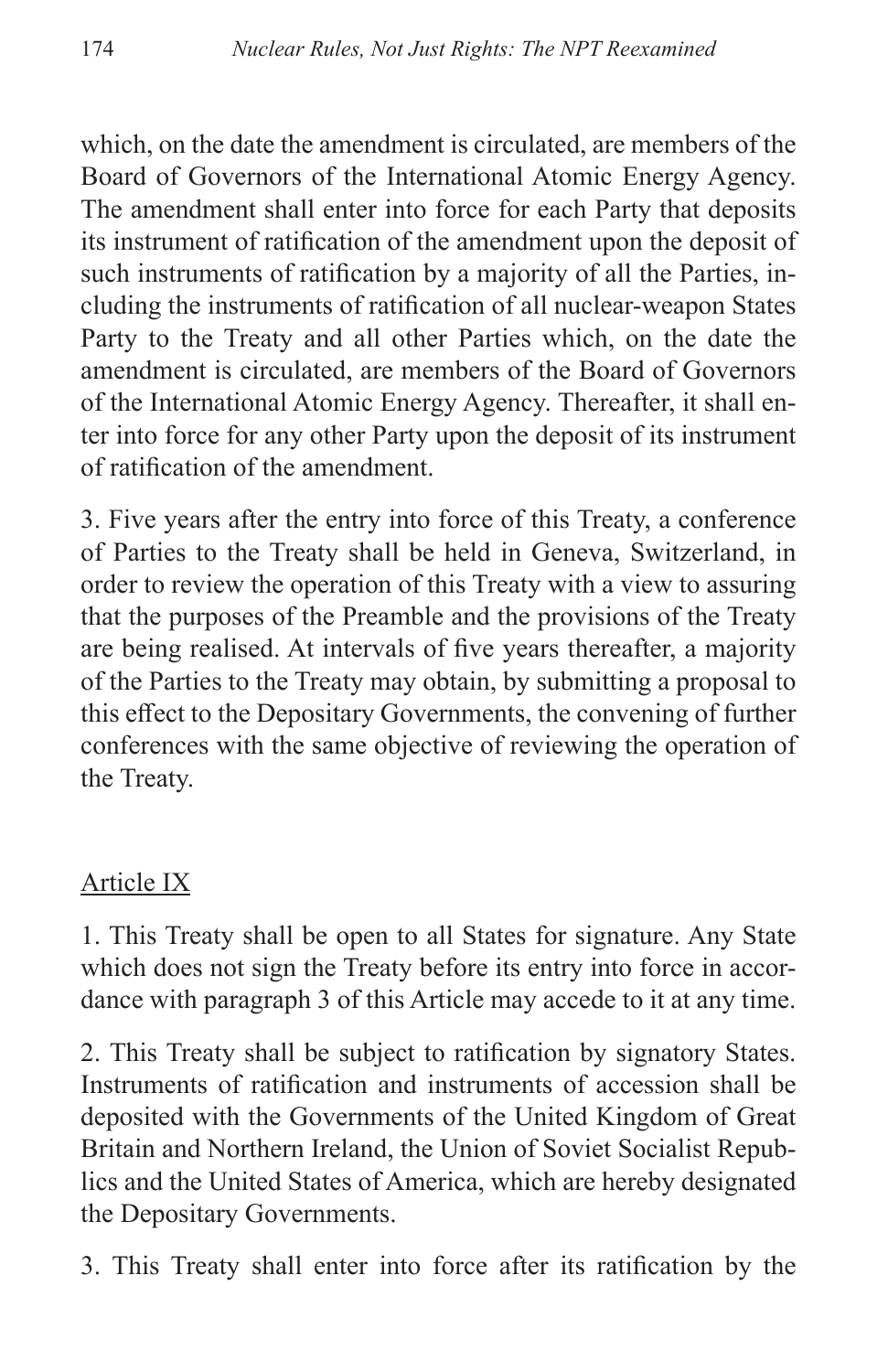States, the Governments of which are designated Depositaries of the Treaty, and forty other States signatory to this Treaty and the deposit of their instruments of ratification. For the purposes of this Treaty, a nuclear-weapon State is one which has manufactured and exploded a nuclear weapon or other nuclear explosive device prior to 1 January 1967.

4. For States whose instruments of ratification or accession are deposited subsequent to the entry into force of this Treaty, it shall enter into force on the date of the deposit of their instruments of ratification or accession.

5. The Depositary Governments shall promptly inform all signatory and acceding States of the date of each signature, the date of deposit of each instrument of ratification or of accession, the date of the entry into force of this Treaty, and the date of receipt of any requests for convening a conference or other notices.

6. This Treaty shall be registered by the Depositary Governments pursuant to Article 102 of the Charter of the United Nations.

### Article X

1. Each Party shall in exercising its national sovereignty have the right to withdraw from the Treaty if it decides that extraordinary events, related to the subject matter of this Treaty, have jeopardized the supreme interests of its country. It shall give notice of such withdrawal to all other Parties to the Treaty and to the United Nations Security Council three months in advance. Such notice shall include a statement of the extraordinary events it regards as having jeopardized its supreme interests.

2. Twenty-five years after the entry into force of the Treaty, a conference shall be convened to decide whether the Treaty shall continue in force indefinitely, or shall be extended for an additional fixed period or periods. This decision shall be taken by a majority